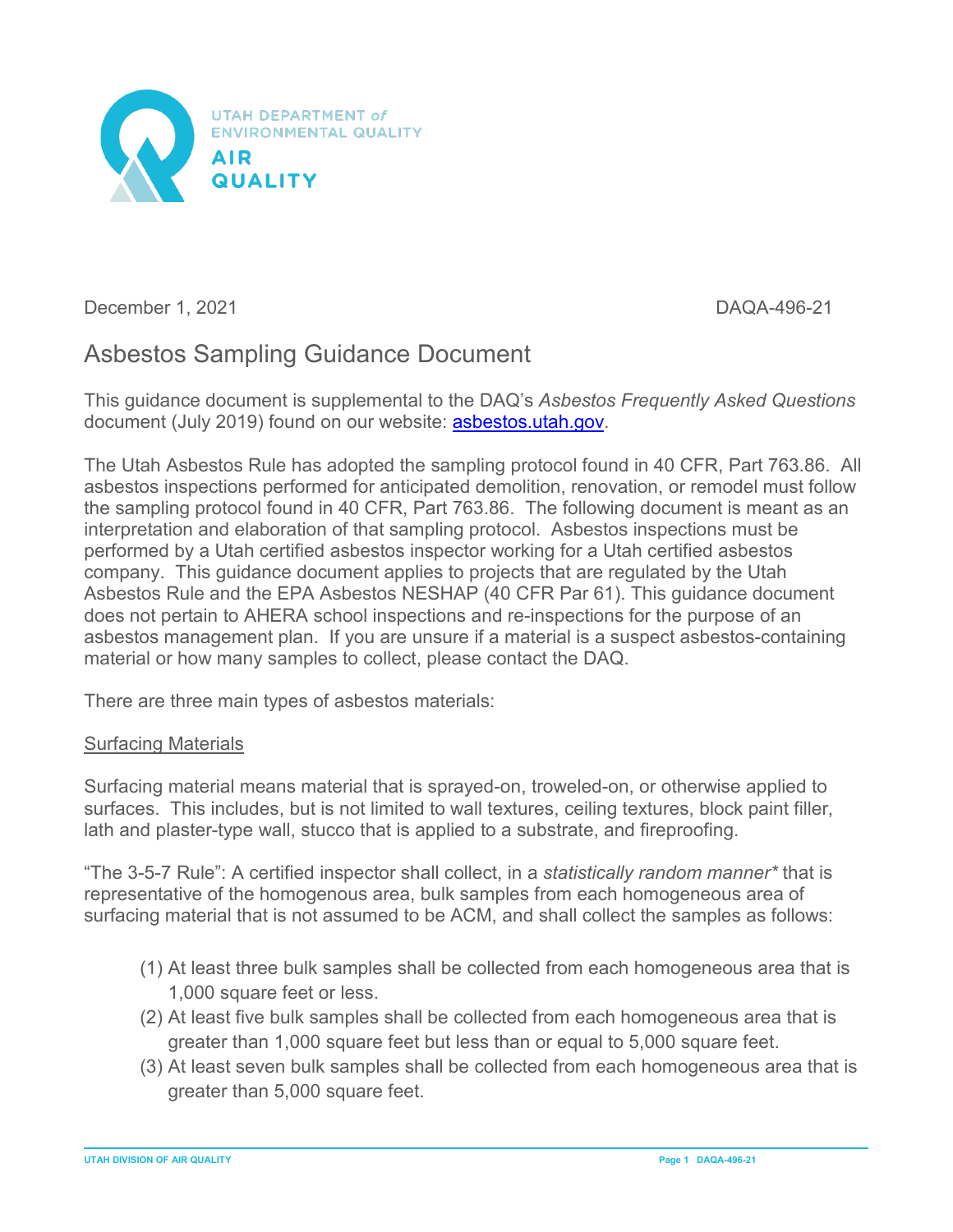# Thermal System Insulation

Thermal system insulation (TSI) means material applied to pipes, fittings, boilers, breeching, tanks, ducts, or other interior structural components to prevent heat loss or gain, or water condensation, or for other purposes. This includes, but is not limited to pipe insulation, pipe elbows/tees, Mag Block, corrugated air cell, duct tape, duct insulation, tank insulation, flue insulation, boiler insulation, and boiler components.

A certified inspector shall collect, in a *randomly distributed manner\**, at least three bulk samples from each homogeneous area of TSI that is not assumed to be ACM.

Exceptions include:

- Collect at least one bulk sample from each homogeneous area of patched TSI that is not assumed to be ACM if the patched section is less than 6 linear or square feet.
- In a *manner sufficient to determine\** whether the material is ACM or not ACM, collect bulk samples (at least two) from each insulated mechanical system that is not assumed to be ACM where cement or plaster is used on fittings such as tees, elbows, or valves.
- Bulk samples are not required to be collected from any homogeneous area where the certified inspector has determined that the TSI is fiberglass, foam glass, rubber, metal, wood, or other non-ACM.

#### Miscellaneous Materials

Miscellaneous material means building material on structural components, structural members, or fixtures, and does not include surfacing material or TSI. This includes, but is not limited to, resilient flooring, ceiling tiles, roofing, asbestos cement products such as panels, pipes, and siding, window caulking or glazing, wall system (this only includes the drywall, tape, and joints compound), roof drains, roof flashing, tar paper, vapor barriers, TSI end caps, pre-fabricated stucco panels (manufactured as panels, this does not include stucco applied to substrates), vibration collars, heat shields, laboratory tabletops, fume hood components, sealants and paints, and loose-fill vermiculite type insulation material<sup>1</sup>. If a material looks like a suspect asbestos-containing material, then we recommend the inspector sample it.

In a *manner sufficient to determine\** whether material is ACM or not ACM, a certified inspector shall collect bulk samples (at least two) from each homogeneous material that is not assumed to be ACM.

<sup>1</sup>Exception: Although loose-fill vermiculite type insulation material is considered a miscellaneous material, the Utah DAQ requires that certified inspectors follow the 3-5-7 rule that inspectors use when sampling surfacing materials. Please refer to the Utah DAQ's other guidance document titled *How many samples are required of loose-fill vermiculite type insulation to prove it is not ACM?* for more information.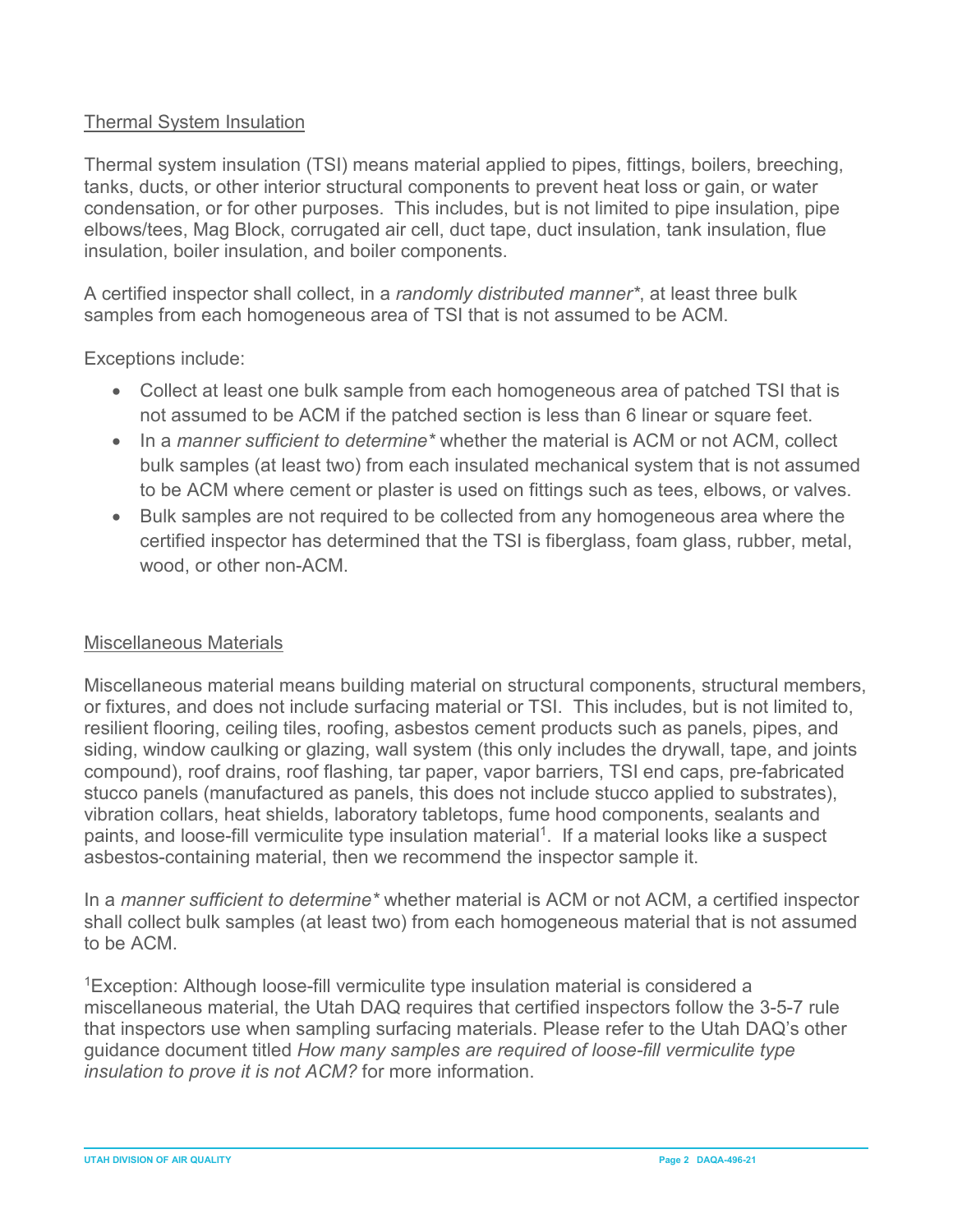# \*What does the "manner" of sampling mean?

## *Statistically random manner* of sampling:

The EPA released the "pink book" titled *Asbestos in Buildings: Simplified Sampling Scheme for Friable Surfacing Materials* that discusses statistically random sampling manners in detail. The DAQ recommends that certified inspectors review the EPA pink book. The DAQ has provided the following summary:

- 1. Identify all friable surfacing materials and group them into homogeneous sampling areas.
- 2. Divide each sampling area into 9 equally sized subareas. This can be done carefully by eye. Exact measurements are not needed. For very irregularly shaped areas, the sampling area may be divided into 9 approximately equal sized subareas that do not necessarily form a rectangular grid.
- 3. If 9 samples are to be collected, the certified inspector will take one sample from each grid. Samples should be taken at the center of a subarea or as close as possible.
- 4. If less than 9 samples are to be collected, the certified inspector must label the subareas according to "sampling area 1" in Table 2 from the EPA pink book (found on the following page).
- 5. If 3 samples are to be collected, the certified inspector must collect them from subareas 1, 2, and 3. If 5 samples are to be collected, the certified inspector must collect them from subareas 1, 2, 3, 4 and 5. If 7 samples are to be collected, the certified inspector must collect them from subareas 1, 2, 3, 4, 5, 6, and 7.
- 6. When the certified inspector is ready to move onto a different homogeneous area, repeat steps 2-5 above. If less than 9 samples are to be collected, the certified inspector must label the subareas according to "sampling area 2" in Table 2 from the EPA pink book. The certified inspector should continue to use the other "sampling areas 3 through 18" in Table 2 from the EPA pink book with all the remaining homogeneous areas that need to be sampled.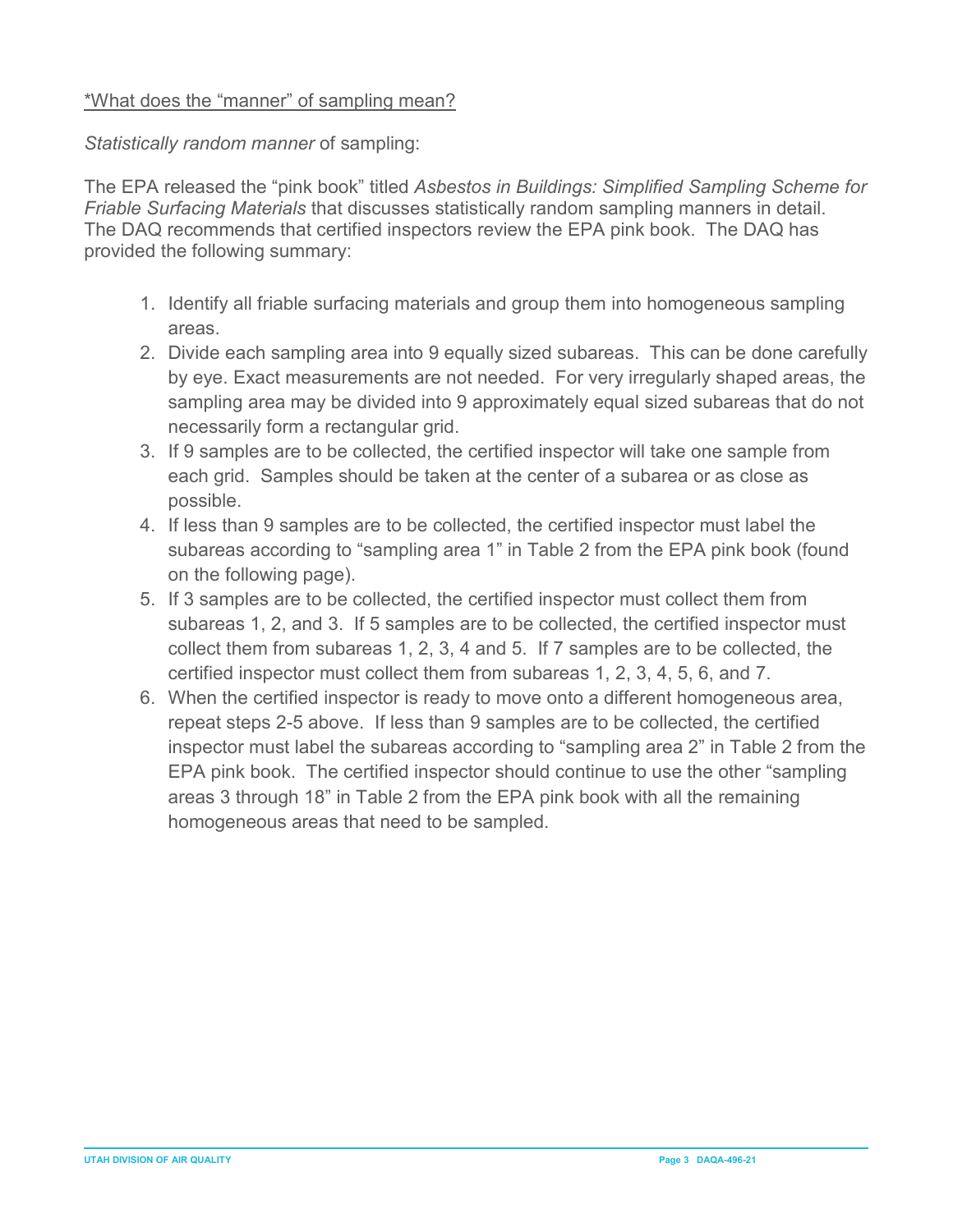| Sampling | Sampling              | Sampling | Sampling                 | Sampling | Sampling  |                     |
|----------|-----------------------|----------|--------------------------|----------|-----------|---------------------|
| Area     | Locations             | Area     | Locations                | Area     | Locations |                     |
|          |                       |          |                          |          |           |                     |
| ı        | 9<br>8<br>ı           | 7        | 8<br>5<br>ı              | 13       | 5<br>8    | 2                   |
|          | 2<br>7<br>6           |          | 3<br>6<br>4              |          | 3<br>6    | 9                   |
|          | 4<br>5<br>3           |          | 9<br>2<br>7              |          | 7<br>ı    | 4                   |
|          |                       |          |                          |          |           |                     |
| 2        | 8<br>7<br>ı           | 8        | 5<br>7<br>ı              | 14       | 4         | ı<br>6              |
|          | 5<br>3<br>9           |          | 3<br>4<br>6              |          | 3         | 7<br>9              |
|          | 2<br>6<br>4           |          | 2<br>9<br>8              |          | 8         | 5<br>2              |
|          |                       |          |                          |          |           |                     |
| 3        | 1<br>7<br>4           | 9        | $\overline{6}$<br>3<br>4 | 15       | 3         | 5<br>6              |
|          | 9<br>6<br>2           |          | 7<br>2<br>9              |          | 9         | 2<br>8              |
|          | 8<br>5<br>3           |          | 5<br>8<br>ı              |          | 7         | ı<br>4              |
|          |                       |          |                          |          |           |                     |
| 4        | 8<br>ı<br>6           | 10       | 5<br>7<br>3              | 16       | 4         | 8<br>3              |
|          | 9<br>3<br>5           |          | 6<br>ı<br>8              |          | 2         | 5<br>9              |
|          | 7<br>2<br>4           |          | 4<br>9<br>2              |          | 7         | ı<br>6              |
|          |                       |          |                          |          |           |                     |
| 5        | 3<br>6<br>4           | 11       | ī<br>6<br>5              | 17       | 8         | $\overline{2}$<br>7 |
|          | 5<br>8<br>ı           |          | 9<br>3<br>4              |          | 4         | 5<br>3              |
|          | 2<br>7<br>9           |          | 2<br>8<br>7              |          | ı         | 9<br>6              |
|          |                       |          |                          |          |           |                     |
| 6        | 3<br>4<br>7           | 12       | 9<br>1<br>7              | 18       | 2         | 5<br>9              |
|          | $\mathbf 1$<br>5<br>6 |          | 5<br>4<br>2              |          | 6         | ı<br>8              |
|          | 2<br>9<br>8           |          | 6<br>8<br>3              |          | 4         | 3<br>7              |
|          |                       |          |                          |          |           |                     |

Table 2. Sampling locations. For each Sampling Area, take the First Sample from the Center of the Subarea Marked 1, take the Second Sample from the Center of the Subarea Marked 2, etc.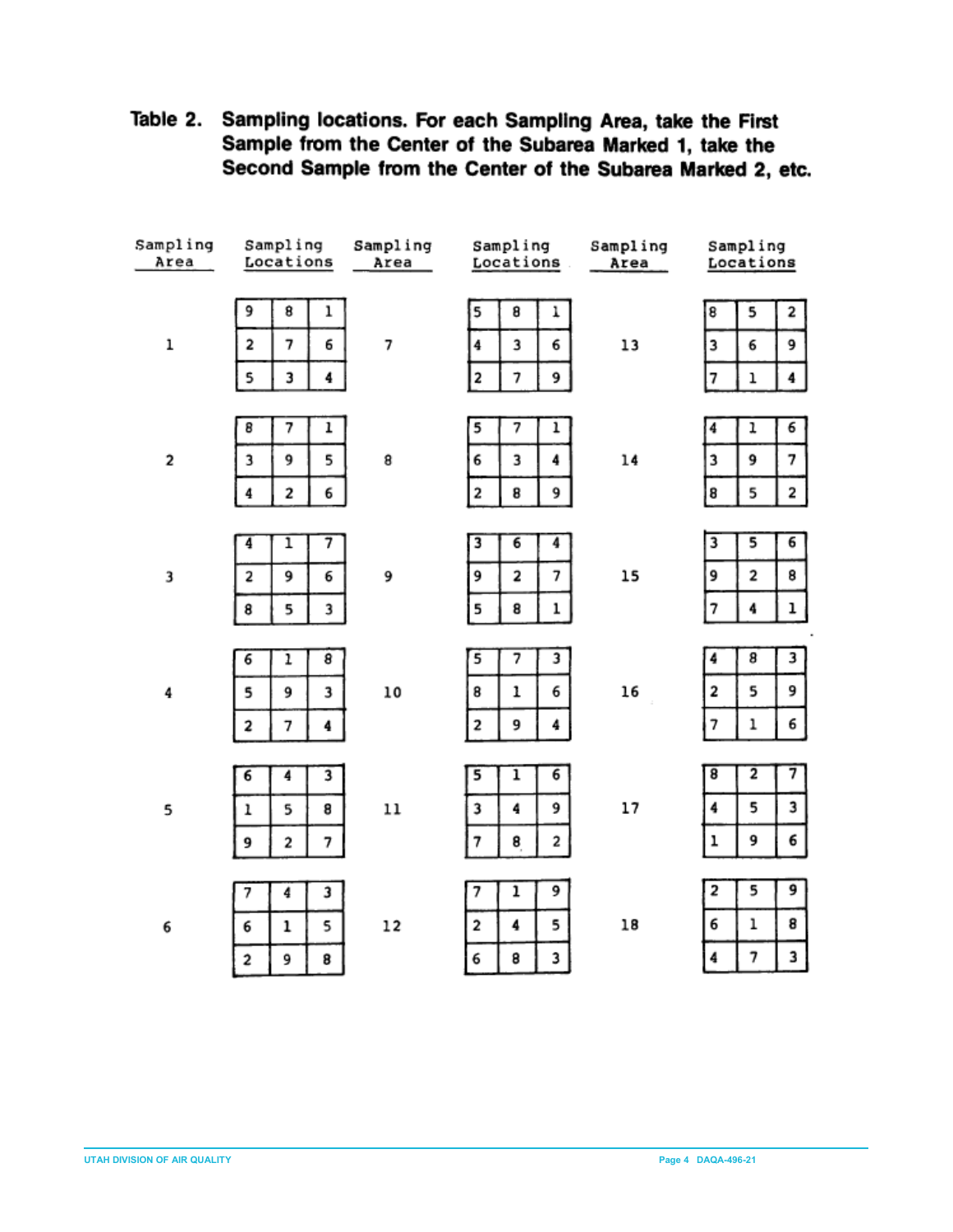#### *Randomly distributed manner* of sampling:

Randomly distributed samples shall be collected from various areas of the building. Inspectors shall consider the size of the building, number of floors and rooms, and the type of systems that need to be sampled in a randomly distributed manner. Samples shall not be collected immediately adjacent to each other. For example, when sampling a homogeneous area of TSI in a multi-story building, the inspector may try to collect samples from different pipe runs on different levels.

# *Sufficient to determine manner* of sampling:

The phrase "in a manner sufficient to determine" means the certified inspector must take an appropriate number of bulk samples (plural) of such material that permits a determination of whether the material is not ACM [\(EPA FAQ\)](https://www.epa.gov/asbestos/please-define-term-nonfriable-suspected-acbm-also-what-does-term-manner-sufficient). This phrase allows for the inspector's discretion to determine if more than two samples are needed.

# Interpreting and Understanding Results

Bulk samples must be analyzed by a laboratory accredited by a nationally recognized testing program such as the National Voluntary Laboratory Accreditation Program (NVLAP) or laboratories that have been rated overall proficient by demonstrating passing scores for at least two of the last three consecutive rounds out of the four annual rounds of the Bulk Asbestos Proficiency Analytical Testing program administered by the American Industrial Hygiene Association (AIHA). Samples must be analyzed by Polarized Light Microscopy.

#### What is positive stop and when can it be used?

A homogeneous area is considered not to contain ACM only if the results of all samples required to be collected from the area show asbestos in amounts of 1% or less. A homogeneous area shall be determined to contain ACM based on a finding that the results of at least one sample collected from that area shows that asbestos is present in an amount greater than 1%. This means that if one sample from the homogeneous area is greater than 1% asbestos, the other samples of that homogeneous area do not need to be analyzed (this is called "positive stop"). Regardless of whether the other samples from that homogeneous area are less than 1%, the homogeneous area is considered ACM.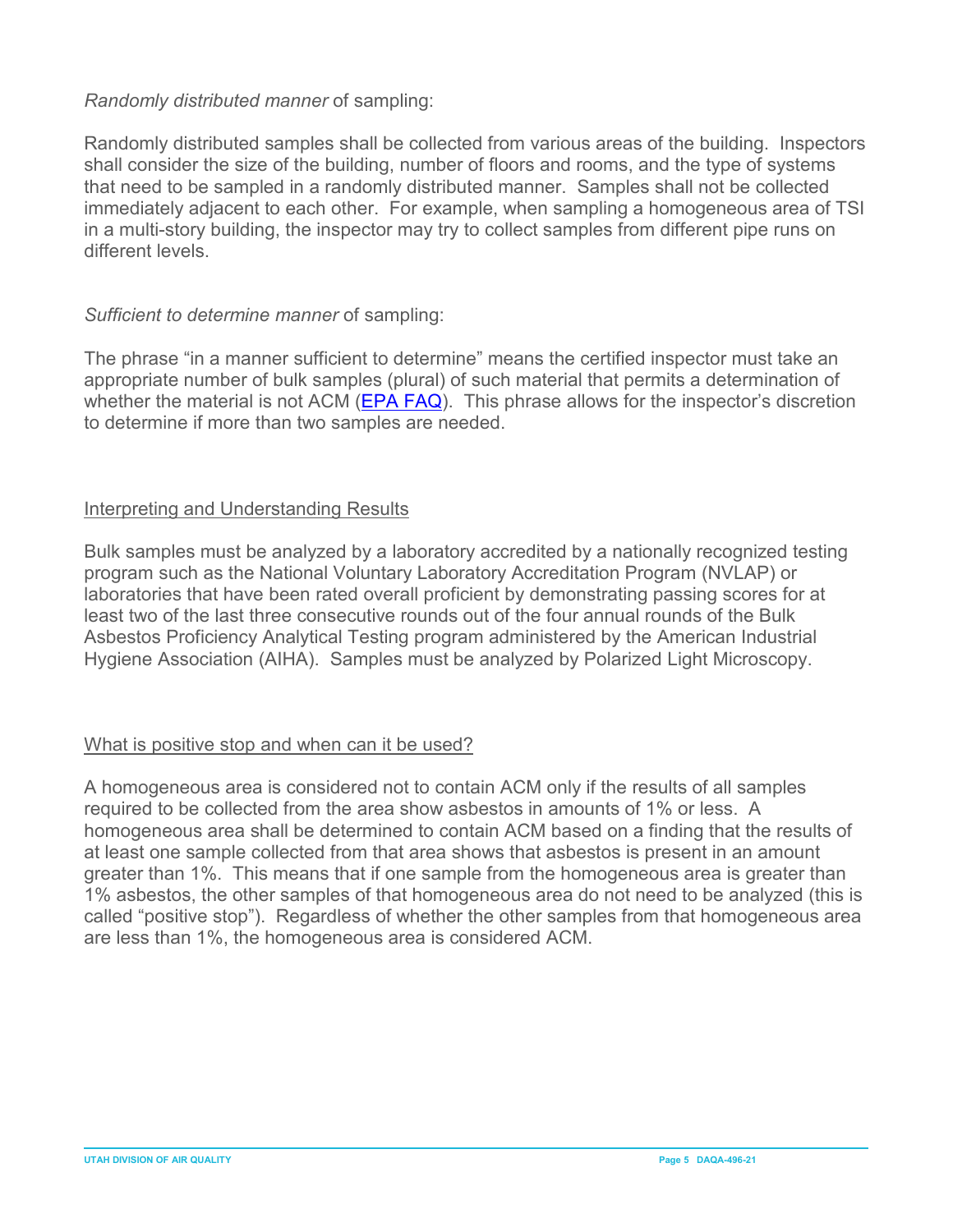# What is point counting and when must it be used?

Sample results that are between trace to 10% asbestos must be either:

- 1. Considered ACM, or
- 2. Point counted by a laboratory to determine if the material has greater than 1% asbestos.

Samples containing greater than 1% asbestos are considered ACM. Certified inspectors should use general rounding rules when determining if a sample is greater than 1%. This means that a material with a point count sample result of 1.49% or less, is not regulated by the DAQ.

Sample results that are non-detected do not need to be point counted and are not considered ACM.

#### Determining if a material is friable

Friable asbestos-containing material means any asbestos-containing material that, when dry, can be crumbled, pulverized, or reduced to powder by hand pressure. This includes previously non-friable material after such previously non-friable material becomes damaged to the extent that when dry it may be crumbled, pulverized, or reduced to powder by hand pressure. A certified inspector must touch the material to determine if it is friable.

#### "Category" of ACM

There are three NESHAP categories of ACM when performing an inspection for a demolition, renovation, or remodel. These are not the AHERA categories of ACM that relate to school AHERA inspections, re-inspections, and management plans.

#### *RACM*

Regulated asbestos-containing material (RACM) means friable ACM, Category I non-friable ACM that has become friable; Category I non-friable ACM that will be or has been subject to sanding, grinding, cutting, or abrading; or Category II non-friable ACM that has a high probability of becoming or has become crumbled, pulverized, or reduced to powder by the forces expected to act on the material in the course of demolition or renovation project operations.

RACM can include surfacing materials, TSI, and miscellaneous materials. When performing an inspection, the certified inspector should consider why they are doing the inspection and what will happen to the materials after the inspection. For example, if the purpose of the inspection is a pre-demolition inspection, then materials that are currently non-friable, such as asbestos cement products or lath and plaster, have a high probability of becoming friable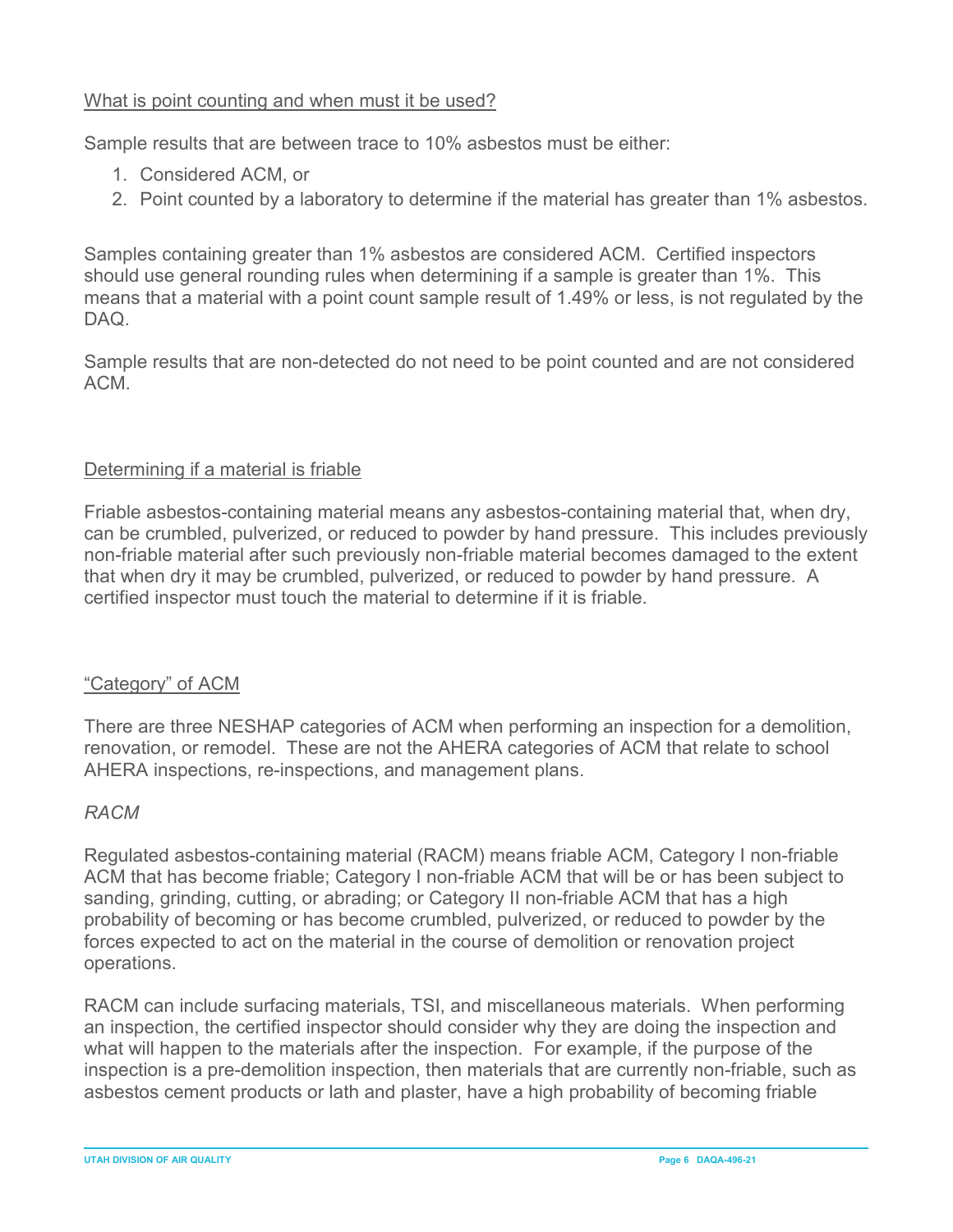during the demolition. In this case, the certified inspector should sample the material as if it was a friable material, with the understanding that it will likely become friable later.

# *Category I non-friable*

Category I non-friable material means asbestos-containing packings, gaskets, resilient floor coverings, or asphalt roofing products containing more than 1% asbestos.

## *Category II non-friable*

Category II non-friable material means any material, excluding Category I non-friable ACM, containing more than 1% asbestos.

Flooring mastic is considered a Category II non-friable material if it is in good condition (EPA ADI #A060002).

The felt backing on sheet vinyl floorings is considered a Category II non-friable material if it is in good condition and will not be disturbed. However, the inspector and building owner must consider what work will take place when deciding if it needs to be removed by a Utah certified asbestos contractor. If the sheet vinyl and backing will be removed during a renovation or remodel, then the removal work must be performed by a Utah certified asbestos contractor. If the building will be demolished and the debris not recycled, then the sheet vinyl and backing can remain in the building during demolition. If the sheet vinyl and/or backing is not in good condition, then it is considered RACM and must be removed by a certified asbestos contractor prior to renovation or demolition activities that would disturb it.

#### Understanding "Wall System"

A wall system (also called wallboard system) includes the drywall, tape, and joint compound (also called mud) found on walls and ceilings of buildings. Joint compound when used as a skim coat on the entire wallboard system is treated as an add-on material. It is only when joint compound and/or tape is used specifically to cover the joints and nail holes in a wallboard system (not to cover the entire wallboard) that the material samples may be averaged for a "composite" result. The decision to exempt joint compound and/or tape in this circumstance is based on practical enforcement issues and not epidemiological data. It would be difficult at best to find all the joints and nail holes in a wall system that are covered with asbestoscontaining material, measure and add the surface areas together to determine if the 160 square foot threshold has been exceeded, and then abate only the regulated material. (EPA ADI #A960014).

Any add-on layer, whether joint compound or decorative texture, that is applied to the entire surface of the wall or ceiling is considered a separate and distinct layer (which is defined by the rule as a surfacing material) and must be analyzed and reported separately.